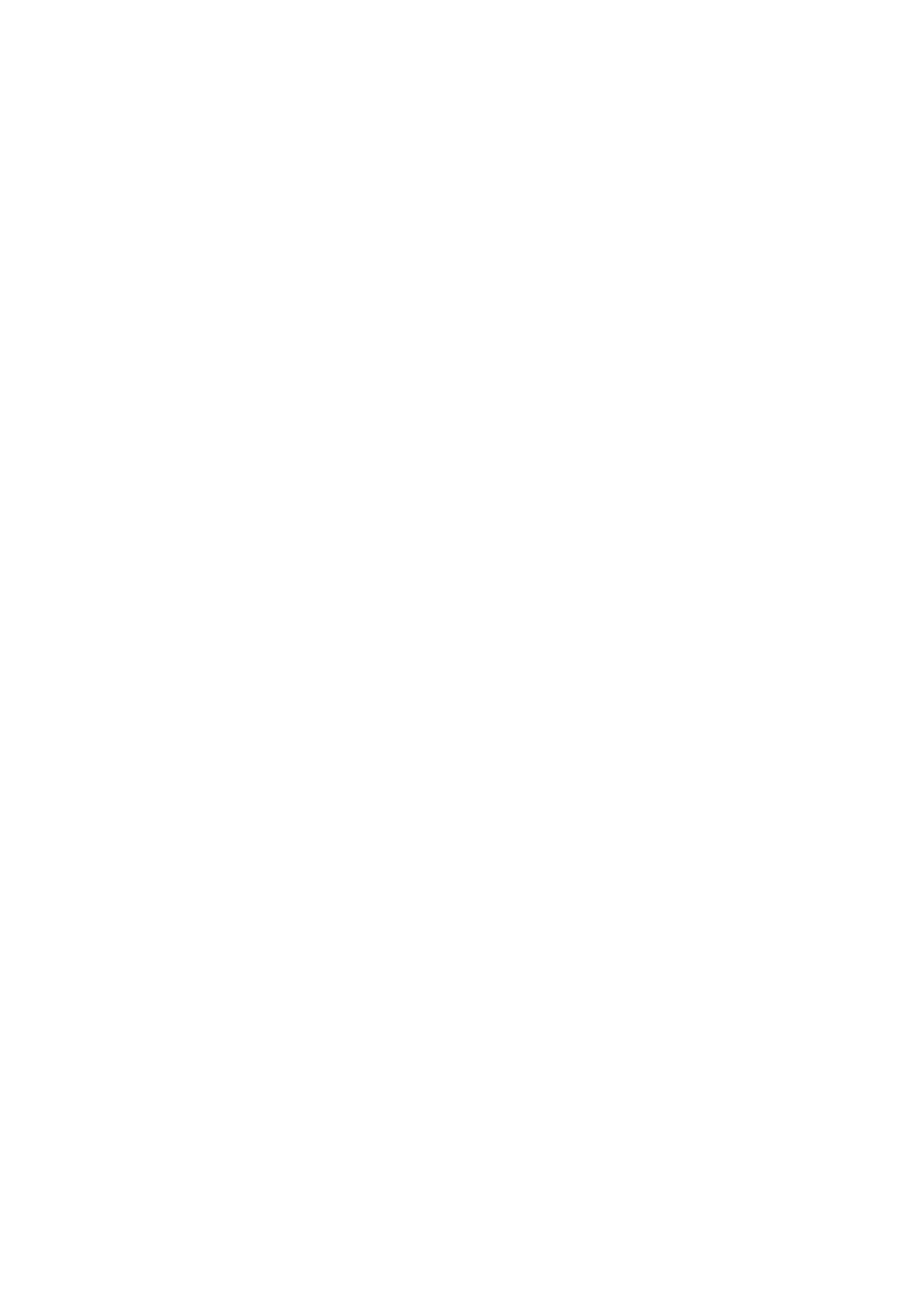# **Table of contents**

| <b>Overview</b>                                                                | 4      |
|--------------------------------------------------------------------------------|--------|
| Administrative inquiries<br>Pre-disciplinary proceedings                       | 5<br>5 |
|                                                                                |        |
| Different types of sanction                                                    | 6      |
|                                                                                |        |
| <b>Irregular and false declaration</b>                                         | 6      |
| <b>Unauthorised absences</b>                                                   | 7      |
| Inappropriate behaviour likely to reflect adversely on the official's position | 8      |
| Unauthorised outside activities                                                | 8      |
| Failure to declare professional activities after termination of service        | 9      |
| Infringements in connection with the performance of duties                     | 9      |
|                                                                                |        |
| Information and Communication Technology (ICT) guidelines                      | 10     |
| Whistleblowing                                                                 | 10     |
| Commission Decision to update the General Implementing Provisions (GIPs)       |        |
| on the conduct of administrative inquiries and disciplinary procedures         | 10     |
| Outreach to staff                                                              | 10     |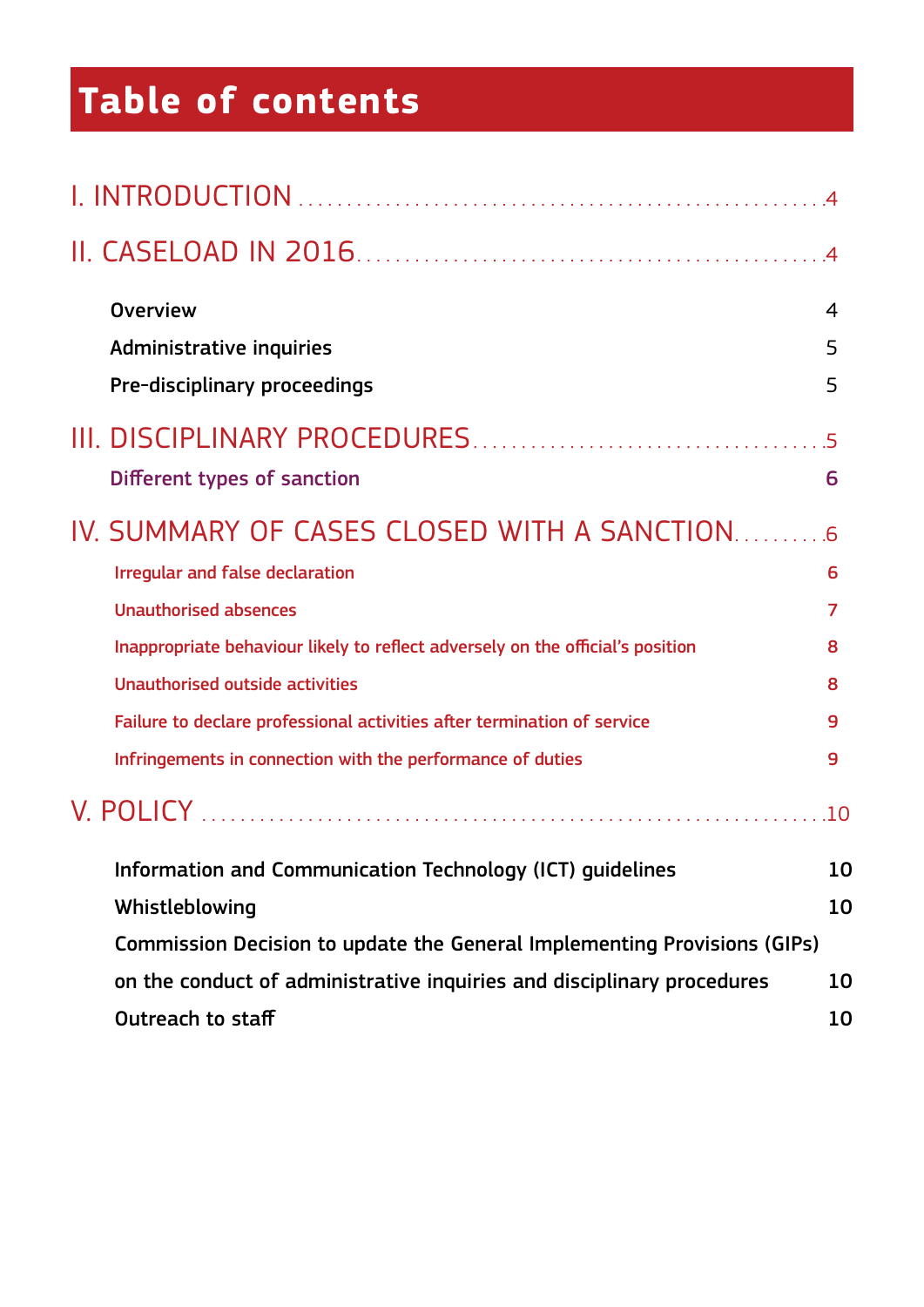# I. INTRODUCTION

IDOC's Mission Statement - *Ensure by enforcement measures and prevention activities that officials maintain high standards of ethics and integrity in compliance with their statutory obligations.*

The Commission requires high standards of ethics and integrity from its staff. The Commission's Investigation and Disciplinary Office (IDOC) seeks to ensure that all staff members comply with their statutory obligations by conducting administrative inquiries, pre-disciplinary procedures, and disciplinary procedures in an impartial, transparent, and timely manner.

In addition to this role, IDOC is also active in outreach and in prevention (including awareness-raising and training). The IDOC Annual Report informs staff of activities in the area of disciplinary matters, reminds them of the rules in place, and underlines that wrongdoing can have serious disciplinary consequences.

The report gives an overview of the cases in which a sanction decision was taken in the course of the year. These cases are presented with a view to illustrating the broad scope of the cases that IDOC manages, as well as to inform staff about the consequences that can result from breaches of statutory provisions. The disciplinary authority has wide discretion to decide on the appropriate follow-up and on the sanction to be imposed, so as to reflect the nature, the particular circumstances, and the seriousness of the breach established.

# II. CASELOAD IN 2016

### **Overview**

Information about potential statutory breaches comes from a variety of sources, including other Commission services, the European Anti-Fraud Office (OLAF), the European External Action Service, Executive Agencies, requests for assistance filed under Article 24 of the Staff Regulations, as well as external sources like complaints and media reports.

All new cases coming into IDOC undergo a preliminary assessment. This assessment may lead to a case being closed with no further action, or to it being taken further.

IDOC closed 79 cases in 2016 – some of which may have been opened in previous years – and registered 75 new cases. Opened cases included those dealing with irregular declarations, allegations of harassment, inappropriate behaviour, unauthorized external activity, and irregular absences. Under Service Level Agreements, IDOC provides support in the area of investigations and disciplinary issues to the European External Action Service (EEAS) and to the Executive Agencies. Of the 75 new cases opened in the course of the year, nine involved the EEAS, and two the Executive Agencies.

75 cases registered - which subject?



- Non respect of financial rules (5)
- Abuse of ICT services (2)
- Conflict of interest (4)
- **I** Irregular declarations (16) ■ Harassment/Inappropriate
- behaviour (22)

■ Irregular absence (4)



- Non respect of rules on confidentiality (8)
- Miscellaneous (3)
- 



### 79 cases closed by category

### Administrative inquiries

Where there is evidence that a breach of Staff Regulations may have occurred, the Appointing Authority may decide to open an administrative inquiry.

Inquiries aim to establish the facts related to a situation that may involve a breach of statutory obligations. Inquiries allow the Appointing Authority to take a decision on whether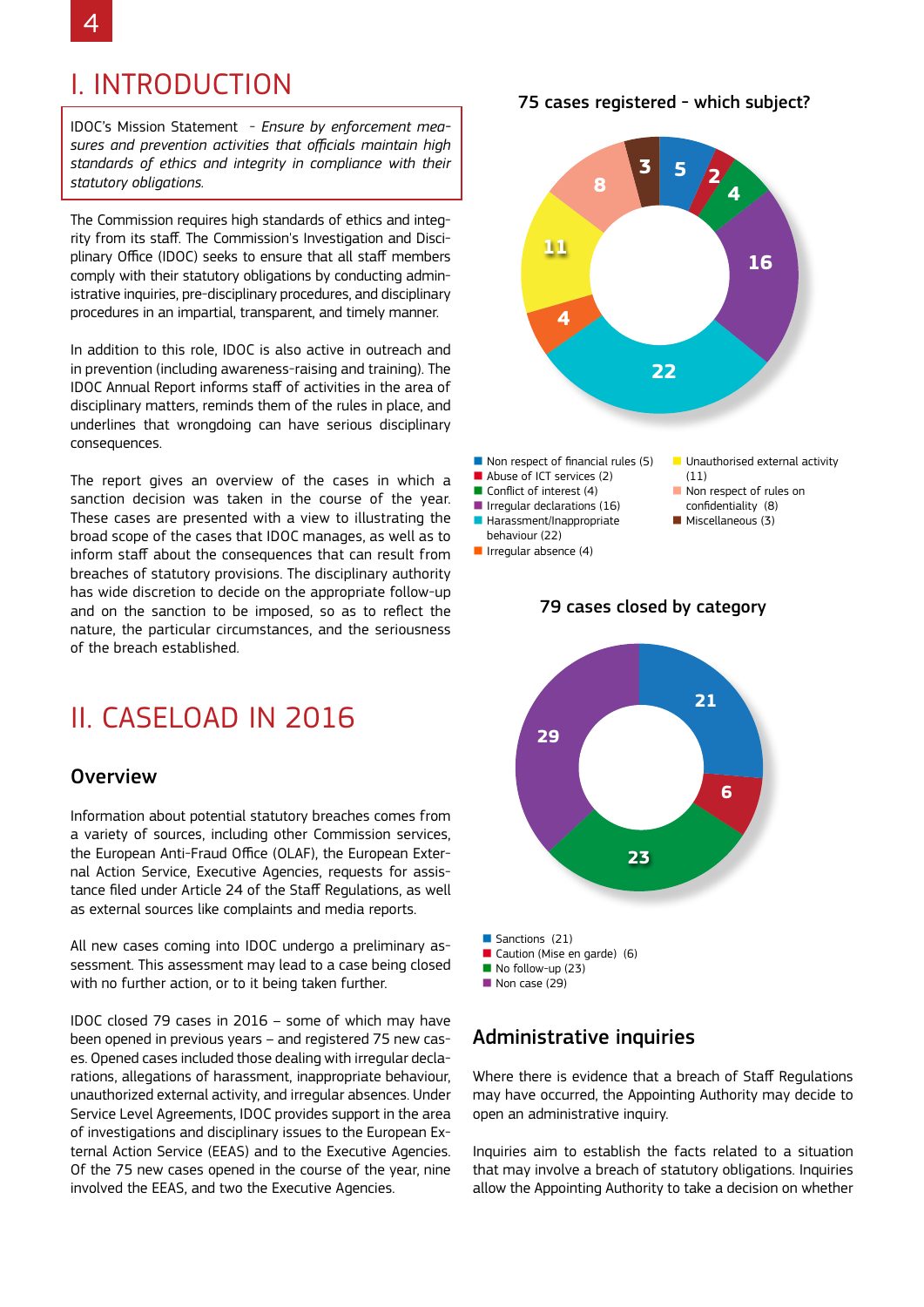5

to launch a pre-disciplinary procedure based on established facts and the degree of responsibility of the staff member(s) concerned ("person concerned"). Before finalising an inquiry, the person concerned is given an opportunity to comment on the facts established by the inquiry.

In 2016, IDOC received mandates from the Appointing Authority to open 32 administrative inquiries. 24 inquiries were closed in the course of the year.

## Pre-disciplinary proceedings

In cases where the Appointing Authority decides to pursue the matter, the person concerned is given an opportunity to comment on all the evidence of the case.

Following a pre-disciplinary hearing with the person concerned, the Appointing Authority can then decide either: (1) to close the case; (2) to issue a formal warning (mise en garde); or (3) to open disciplinary proceedings.

In 2016, 30 pre-disciplinary procedures were finalised with a report sent to the disciplinary authority. The disciplinary authority subsequently decided:

- in seven cases to close the procedure without follow-up;
- in six cases to issue a formal warning (*mise en garde*) reminding the person concerned to pay more attention in future to their statutory obligations. These procedures involved minor shortcomings, with no budgetary impact, or harm to the Institution's image and reputation;
- in 17 cases to open a disciplinary procedure.

### 30 Pre-disciplinary procedures closed: which potential breaches?



# III. DISCIPLINARY PROCEDURES

There are two types of disciplinary proceedings.

A simplified procedure – without referral to a Disciplinary Board - can apply when the Appointing Authority considers that the facts in principle do not merit a sanction more severe than a written warning or a reprimand.

Where it considers the alleged wrongdoing to be sufficiently serious as potentially to warrant a financial sanction, the Appointing Authority refers the case to the Disciplinary Board, which hears the person concerned. The Board acts as a 'fresh pair of eyes' on the facts and circumstances of the case and makes a recommendation for a sanction. However, the final decision is taken by the Appointing Authority.

In 2016, 17 disciplinary proceedings were opened, six without referral to the Disciplinary Board, and 11 with referral to the Board.

Disciplinary sanctions adopted in 2016 included one written warning, six reprimands, and 14 financial penalties. There were also six formal warnings (mise en garde).

# DIFFERENT TYPES OF SANCTIONS

Cases where breaches are established may be sanctioned in several ways:

Minor breaches may give rise to a warning ("*mise en garde*"). This is not a disciplinary sanction, but a formal reminder on the need to observe the highest ethical standards. It is placed in the staff member's personal file for 18 months. In 2016, six such warnings were issued.

> 21 Disciplinary sanctions: which breaches?

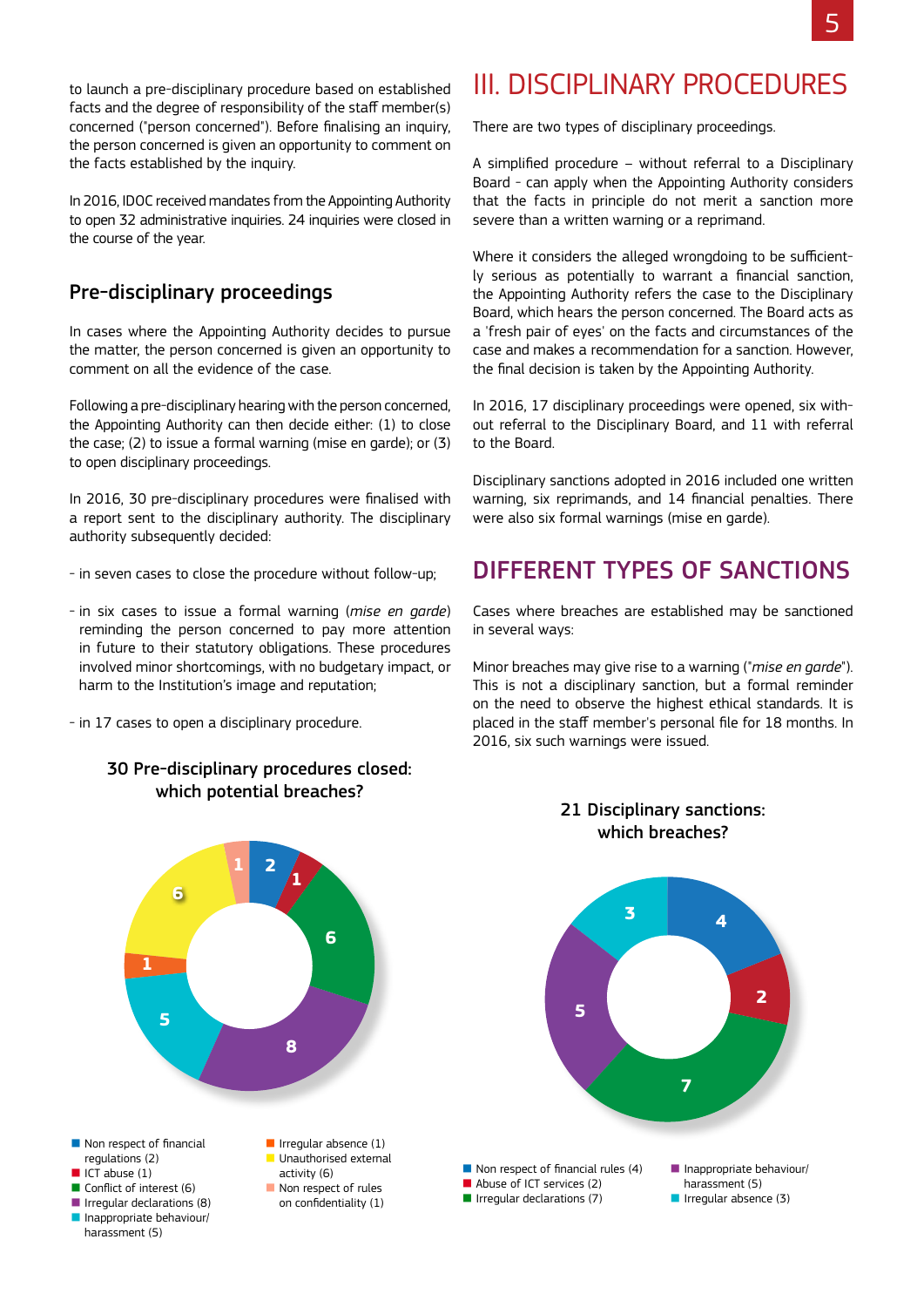### 27 Disciplinary and non-disciplinary sanctions imposed: which type?



#### DISCIPLINARY

■ Dismissal (4)

- Withholding pension or invaldity allowance (2)
- Downgrading (6)
- Reduction in step (2)
- Reprimand (6)
- Written warning (1)

#### NON DISCIPLINARY

■ Non-disciplinary warning (Mise en garde) (6)

More serious breaches can lead to the opening of disciplinary proceedings. The level of sanction imposed can range from a written warning to dismissal, as appropriate. Retired staff can be sanctioned through a reduction in their pensions for a designated period of time. The disciplinary sanction is placed in the personal file of the person concerned for a period of between three and six years. In 2016, 21 disciplinary sanctions were imposed.

Staff members subject to the Conditions of Employment of Other Servants (CEOS) who are found to be in breach of their statutory obligations can have their contract terminated. Contracts can be terminated either following disciplinary proceedings or after a specific procedure in which the person concerned is invited to explain his or her actions before the competent authority.

In deciding on the sanction to be applied in a particular case, the Appointing Authority takes into account a number of factors set out in the Staff Regulations: (1) the nature and circumstances of the misconduct; (2) the extent to which the misconduct has an impact on the Institution; (3) whether the misconduct involves intent or negligence; (4) the motives for the misconduct; (5) the grade and seniority of the staff member concerned; (6) the degree of the staff member's personal responsibility; (7) the level of the staff member's duties and responsibilities; (8) whether the misconduct was a one-off

incident or whether it involved repeated action or behaviour; (9) the staff member's conduct throughout his career.

In short, there is no 'tariff' of sanctions, and each case must be assessed on its merits, and any disciplinary penalty imposed must be commensurate wit h the seriousness of the misconduct.

# IV. Summary of cases closed with a sanction

In line with Article 10 of Decision C(2004) 1588, this report provides a summary of the cases in which the Appointing Authority took a disciplinary sanction decision in 2016. In order to protect the anonymity of the persons concerned, and in the interests of simplicity, persons concerned are referred to in the 'he' form. For the sake of simplicity, the term Appointing Authority is used throughout.

### **CASES**

#### Irregular and false declarations

*In line with Article 11 of the Staff Regulation, the duty of loyalty requires members of staff to supply the administration with accurate and complete information, including in the context of submissions relating to requests for reimbursement for medical expenses and requests for financial allowances available under the Staff Regulations.*

An official was dismissed for having participated in a fraud scheme which involved requests for reimbursements of medical expenses from the Commission's sickness insurance scheme. The scheme was found to have been in operation over a number of years with the involvement of persons from outside the Institution, generating a significant fraudulent benefit, which the official reimbursed once the fraud had been detected. The facts had been investigated by OLAF and had been acknowledged by the official. The Appointing Authority found that these repeated breaches of the duty of loyalty meant that the relationship of trust between the staff member and the Institution had broken down completely.

An official who was found to have made false declarations and produced fake documents in order to obtain financial allowances was permanently downgraded.

Following a legal separation, the official supplied false information to the Administration about the relationship, which suggested that there had been reconciliation, and that he could therefore continue to receive a number of allowances (household allowance, installation allowance, medical insurance).

The Appointing Authority considered that this behaviour was a serious breach of Articles 11 and 12 of the Staff Regulations. The facts were investigated by OLAF. The sums in question were subject to a recovery order.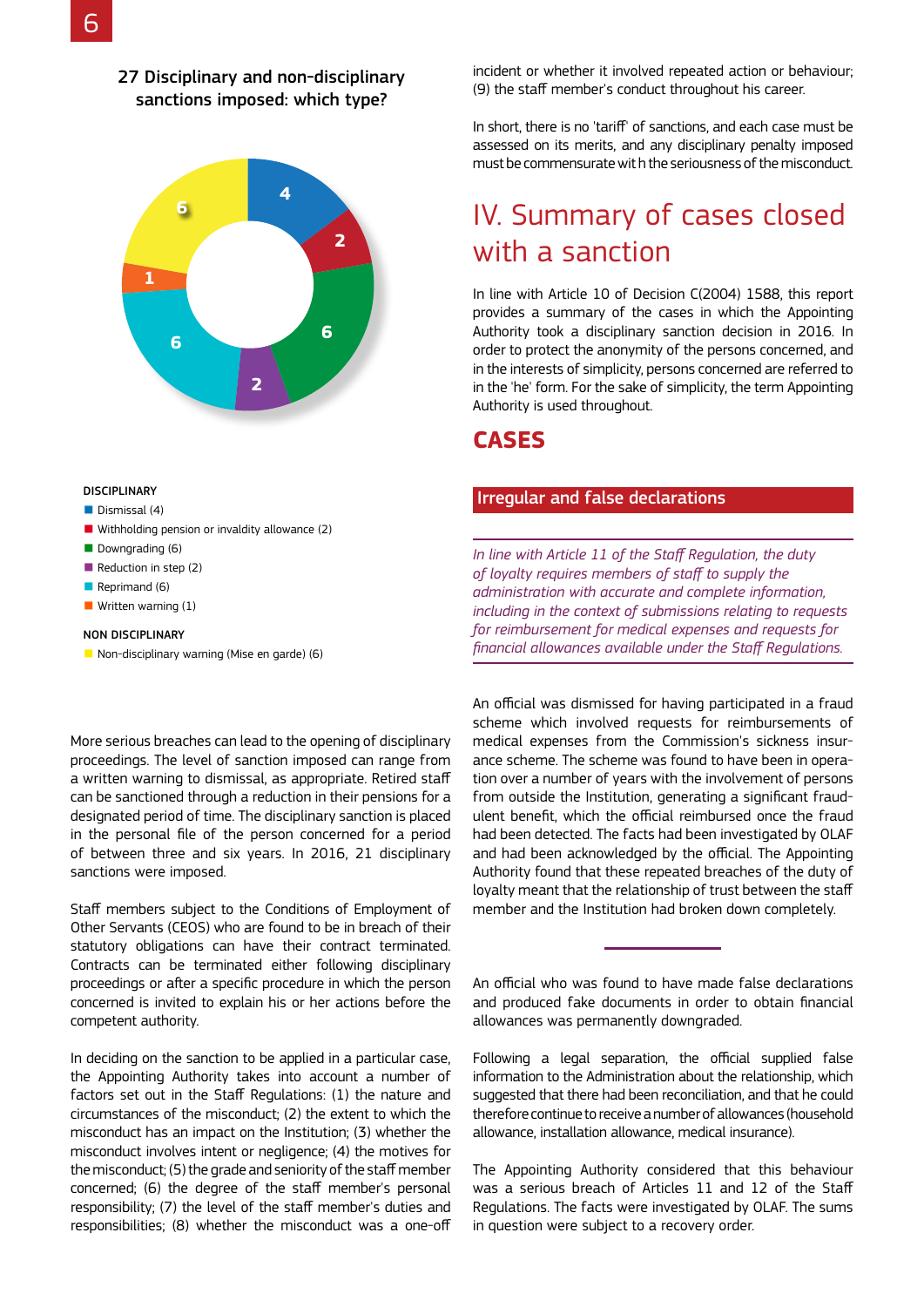In contrast to the Disciplinary Board, the Appointing Authority considered that the official's behaviour was characterized by gross negligence. The official was aware that his former partner was engaged in a remunerated activity, and that he had provided misleading information to the Administration on this fact. For this reason, the Appointing Authority decided to impose a heavier sanction than that recommended by the Board.

An official was permanently downgraded after he was found to have made a number of false declarations relating to claims for medical expenses involving family members. The official also failed to declare his spouse's employment status as well as family allowances received from other sources, in breach of Articles 67(2) and 74(3) of the Staff Regulations. As a result of these actions, the Commission's health insurance scheme provided primary health coverage, rather than topup coverage, as should have been the case. In the course of the disciplinary process, the staff member began to refund the amounts which had been unduly received. The Appointing Authority considered that the staff member had placed his interests above those of the Institution, in breach of the duty of loyalty set out in Article 11 of the Staff Regulations. The circumstance that he might have been partly driven to this course of action because of his spouse's health problems did not mitigate his responsibility given that he had at his disposal numerous means to provide health coverage for his spouse. For this reason, the sanction imposed was more severe than that proposed by the Disciplinary Board.

An official holding management responsibilities was temporarily downgraded after it was found that he had acted in breach of the rules on importing goods for his personal use while serving in an EU Delegation. The events had been the subject of an OLAF investigation. The facts concerned the importation of a boat which belonged to another member of staff serving at the same Delegation. The staff member concerned made false declarations to the Institution and to the authorities of the host country in which he stated that the boat was his property. Even though he received no financial benefit from his actions, the Appointing Authority found that the conscious failure to respect the rules concerning removals of personal belongings was a breach of the duty of loyalty, and also exposed the Institution to the risk of damage to its reputation.

An official was temporarily downgraded for breaking the rules on importing goods for personal use into the country to which he had been posted. The official asked two expatriate staff members at the same Delegation to pretend that two motorbikes and a boat belonged to them, and to make declarations in this sense to the Institution and to the national authorities. In this way the items concerned were shipped as if they belonged to the two other officials. The Appointing Authority considered that the official gained a financial advantage, because the Institution paid for a removal which he himself would have had to pay for. His actions also

exposed the Institution to a risk of damage to its reputation. Lastly, the official himself was in charge of ensuring that the rules on removals were respected. For these reasons, the Appointing Authority considered that the official had acted in breach of Articles 11, 12, and 21 of the Staff Regulations.

#### Unauthorised absences

*Article 55 of the Staff Regulations requires officials to be at the disposal of their institution at all times.* 

*Article 59 of the Staff Regulations requires officials to submit medical certificates within five days from the start of an absence on medical grounds. Beyond this time, the absence is considered to be unauthorised, unless the failure to send the certificate is due to reasons beyond his control.*

An official was dismissed following repeated and lengthy periods of unjustified absences. The absences began after a period of sick leave. Following checks and visits by the Medical Service, the official was found to be fit to work. However, he did not return to work, and refused to undergo medical checks or cooperate with the Commission Medical Service in the course of these unjustified absences. The events took place against a background of challenging behaviour while the official was at work, including an aggressive and threatening attitude to line management and staff. The Appointing Authority concluded that the official's actions, which, in its view, were breaches of Articles 11, 55, and 59 of the Staff Regulations, had led to an irretrievable breakdown in trust between the official and the Institution.

An official was dismissed following very lengthy periods of unauthorised absences. Following a period of sick leave, - some of which was spent in his Member State of origin without authorisation, in breach of Article 60 of the Staff Regulations - an independent medical opinion had declared the official fit to work. In spite of this, he did not report to work, and failed to take any initiative to clarify his administrative status.

The Appointing Authority considered that the official had effectively abandoned his post, and that the relationship of trust between the Institution and the staff member had irretrievably broken down.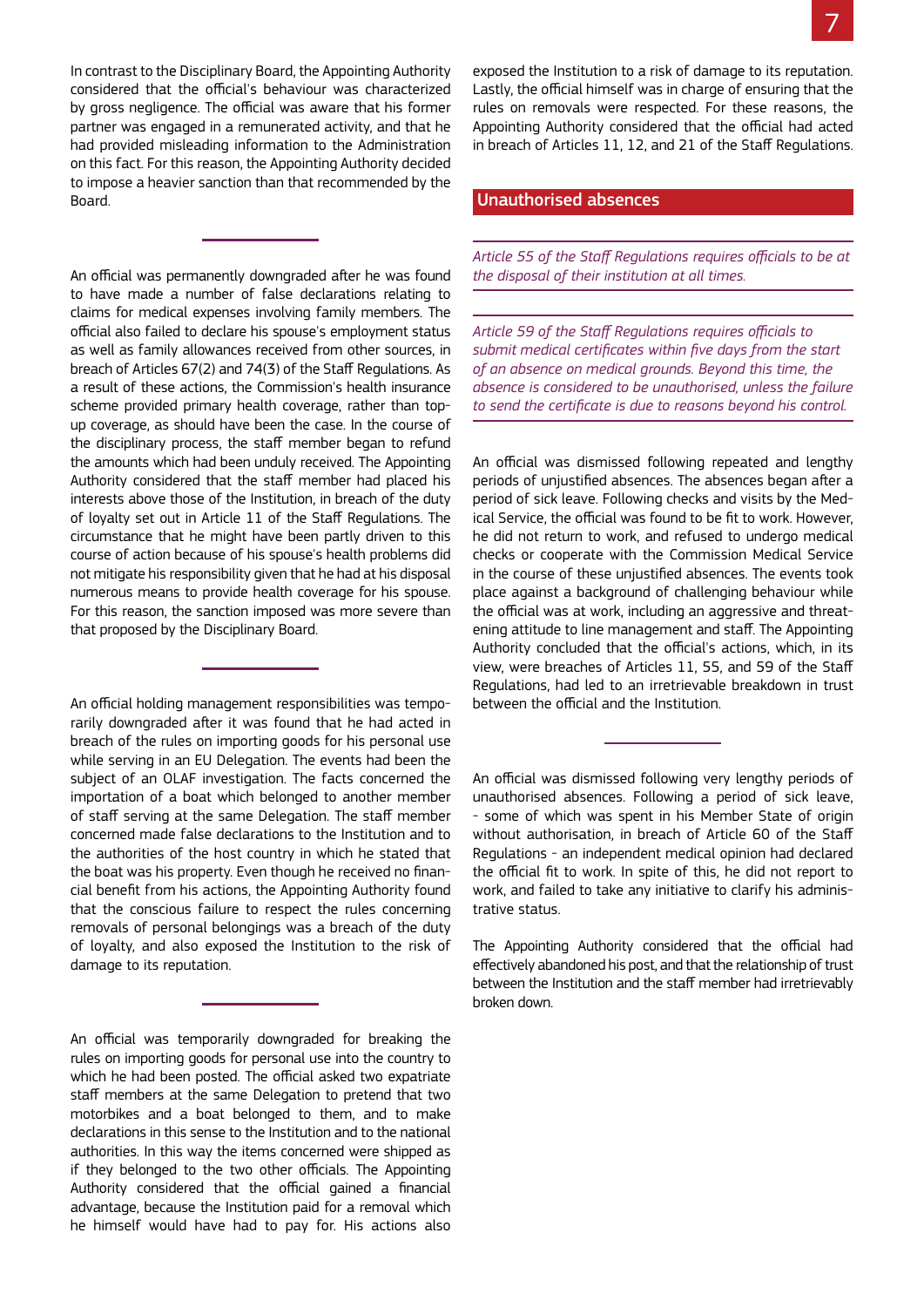8

Inappropriate behaviour likely to reflect adversely on the official's position

*Article 12 of the Staff Regulations prohibits any action or behaviour – whether inside or outside of the Institution which might reflect adversely on an official's position.*

An official who was convicted by a national Court for embezzling EU funds was permanently downgraded by two grades. The official, then working in an EU Delegation, had attempted to cash a cheque made out to an EU institution into his own bank account. His bank returned the cheque to the sender. The facts of the case had also been investigated by OLAF. The Appointing Authority found that the official's behaviour, even if it did not cause harm to the EU budget because the cheque in question had been returned to the sender, was in breach of the duty of loyalty, and caused damage to the reputation of the Institution, in breach of Articles 11, 12, and 21 of the Staff Regulations.

A retired official was sanctioned with a significant reduction in his monthly pension for a substantial period of time after it was found that the Delegation to which he was previously posted signed, at his suggestion, a lease agreement with a company that he himself had set up for an apartment which he owned. The official did not inform the Delegation about his vested interest in the company. As a result of these actions, the official received a very substantial amount of rent from the Delegation over a four-year period to which he was not entitled.

The case was investigated by OLAF, and a national judicial procedure resulted in a conviction for intentionally misleading the EU Delegation by not telling them that he was the owner of the company concerned. The court case resulted in a conditional sentence in combination with a fine.

In the course of the case, the Appointing Authority also found that the official had concealed information about the irregular housing situation of a colleague, which was also damaging to the EU's financial interests, and had failed to take steps to bring this situation into line.

The retired official's behaviour was found to be in breach of Articles 11, 12, and 21 of the Staff Regulations.

The Appointing Authority temporarily downgraded an official who had been convicted by a national Court for a serious traffic offence. In addition to this breach of Article 12 of the Staff Regulations, the Appointing Authority considered that the staff member's failure to cooperate with the national judicial authorities in the course of the national proceedings was contrary to Article 23 of the Staff Regulations, and had caused harm to the Institution's reputation.

An official was relegated in step after it was found that he had acted in breach of several provisions of the Staff Regulations.

While on active duty, the official had failed to respect the rules of sick leave; during a period of leave on personal grounds, he had failed to notify the Commission of his intention to publish articles about the EU on his personal blog, in breach of Article 17(a)(2) of the Staff Regulations; in his exchanges with journalists covering a political campaign, he had openly criticised his Institution, in a manner contrary to that expected under Article 12 of the Staff Regulations; he had not informed the Administration of his election as a local councillor, in breach of Article 15 of the Staff Regulations; and he had failed to notify the Administration of an outside activity, in breach of Article 12(b) of the Staff Regulations.

The Appointing Authority considered that the official's multiple breaches of his statutory obligations warranted a more severe sanction than that proposed by the Disciplinary Board.

The Appointing Authority relegated in step an official after it found that he had behaved repeatedly in an improper manner towards staff members under his management. The Appointing Authority based its decision on a number of established incidents against different staff members, in which the official behaved in an unduly aggressive manner that had a negative impact on the staff members concerned. The Appointing Authority considered that this behaviour constituted a breach of Article 12 of the Staff Regulations, and was sufficiently evidenced and serious as to justify a disciplinary sanction.

A contract agent was reprimanded over his behaviour towards a colleague. The Appointing Authority found that the staff member's criticism and contempt towards this colleague was unacceptable and disrespectful. The Appointing Authority considered that the staff member's behaviour amounted to a breach of Article 12 of the Staff Regulations. However, it also recognized as an extenuating circumstance the fact that the behaviour took place against a background of a heavy workload in the service, which had contributed to worsening a relationship that was already conflictual.

In addition, the staff member gave wide circulation to his ideas about how to improve the situation in the service, without either having been asked, or having the authority to do so. By acting in this way, the staff member was considered to have acted in breach of Article 21 of the Staff Regulations.

A contract agent was reprimanded for sending a high number of unsolicited e-mails to a senior official in the Commission. The staff member had been asked on a number of occasions by the addressee and by the Administration to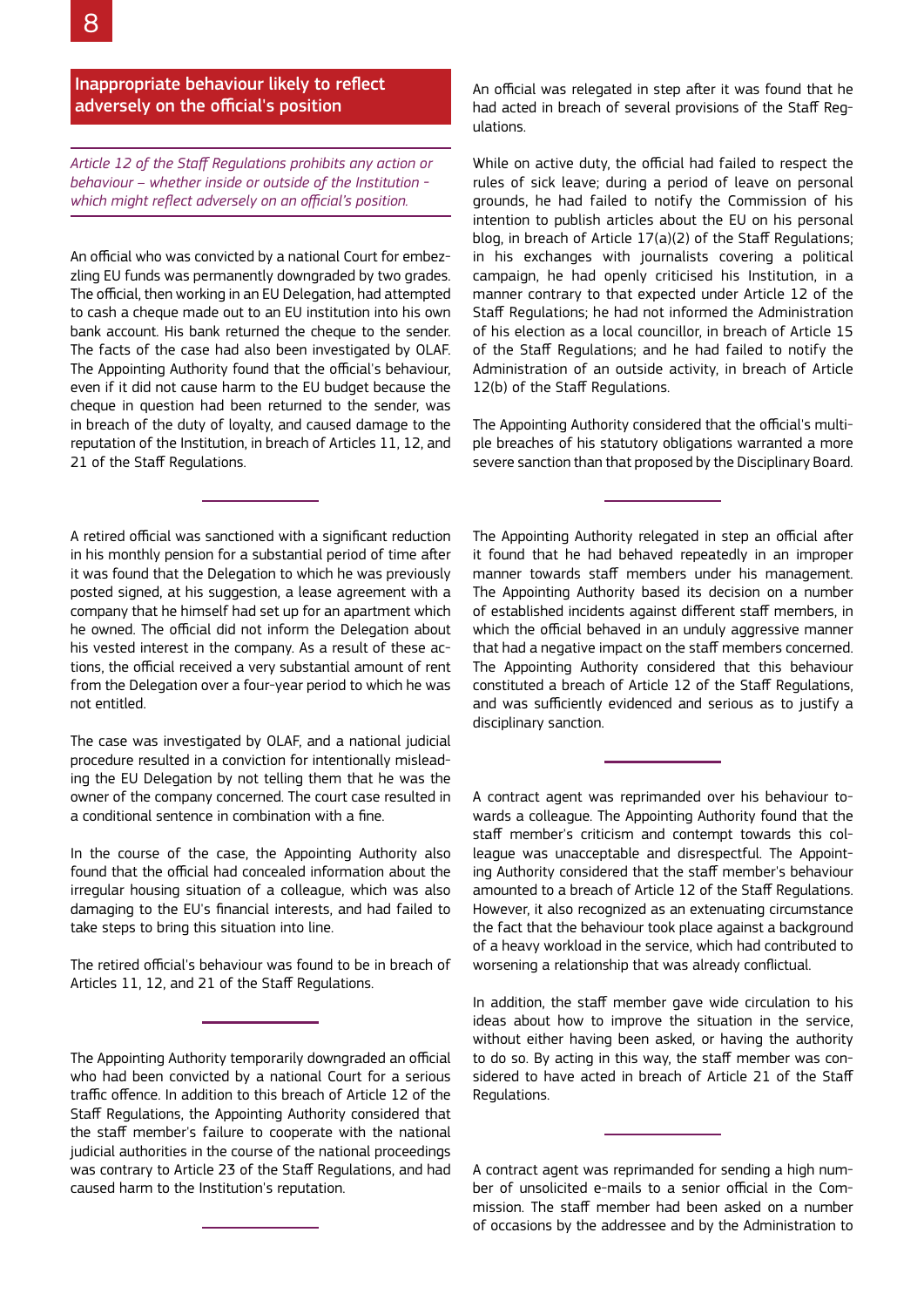stop sending the e-mails in which he requested assistance with personal matters and recommended acquaintances for posts inside the Commission. In spite of these reminders, the staff member persisted in this practice. The Appointing Authority found that this behaviour was in breach of Article 12 of the Staff Regulations.

A contract agent was reprimanded after it was found that he had behaved in an inappropriate manner. The facts concerned an allegation of sexual harassment that this staff member had made against another staff member. An administrative inquiry found no evidence to support the allegations of sexual harassment. While the administrative inquiry was ongoing, the staff member continued to make public accusations against the other colleague, and ignored requests from his management to cease in this behaviour, and to respect the presumption of innocence. These actions took place against a background of other disruptive behaviour. The Appointing Authority found that the staff member's behaviour was in breach of Articles 12 and 21 of the Staff Regulations.

The Appointing Authority issued a written warning to a contract agent who had impersonated another colleague in order to gain access to his work email account and delete an email message which he had sent in error. The staff member subsequently informed the colleague whose email account it was about this action, and also apologized to his line management shortly afterwards. Nevertheless, the Appointing Authority found that this behaviour was contrary to the rules on the security of IT systems in the Commission and a breach of Article 12 of the Staff Regulations, but took the particular circumstances of the case into account when deciding on the appropriate penalty.

#### Unauthorised outside activities

*Article 12(b) requires staff to seek authorisation from the Appointing Authority before engaging in an outside activity.* 

An official was dismissed following a number of breaches of the Staff Regulations. The staff member had ignored written instructions from his senior management relating to an outside activity, and had also made use of Commission ICT equipment and services in carrying out this activity. In addition, his use of his work e-mail address in the context of this outside activity had exposed the Institution to a risk to its reputation. The Appointing Authority considered that these facts, which occurred very shortly after the official had already received a disciplinary sanction for very similar behaviour, amounted to breaches of Articles 11, 12, 12b, 21, and 59 of the Staff Regulations, as well as of the rules governing the use of Commission ICT services. The Appointing Authority considered that, more generally, the official's behaviour demonstrated an inability to abide by the rules.

An official received a reprimand after it was found that he had acted as an intermediary and contact person for companies offering mortgages and insurance policies. The official had neither sought nor received authorisation for these outside activities. He had also worked on setting up insurance and mortgage brokerage companies himself. The official's outside activities consisted in contacting officials inside the Institutions – using his Commission e-mail address - as well as outside stakeholders in order to offer the services of the companies concerned. He also acted as an intermediary with the companies with established clients. The Appointing Authority considered that these were commercial activities carried out by an official on active duty. In its view, this activity caused damage to the Institution's image and reputation. The Appointing Authority concluded that these were serious breaches of Articles 12, 12(b), and 21 of the Staff Regulations, of the specific rules in forces on outside activities, as well as of the guidelines to staff on the use of Commission ICT services.

This sanction replaced a previous sanction decision from 2014 which had been annulled by the Civil Service Tribunal.

### Failure to declare professional activities after termination of service

*Under the terms of Article 16 of the Staff Regulations, staff leaving the service continue to be bound by the duty to behave with integrity and discretion as regards the acceptance of certain appointments or benefits.* 

The Appointing Authority sanctioned a retired contract agent by reducing his pension after he was found to have exercised an occupational activity without having received prior authorisation do so, in breach of Article 16 of the Staff Regulations.

After retiring, the staff member had started to work as a consultant for a company that he had been responsible for evaluating and supervising while working as a project manager in a Delegation. The Administration subsequently drew his attention to his obligations under Article 16 of the Staff Regulations. Following this reminder, he then submitted a request to carry out a different occupational activity. He received the authorisation for this activity on condition that, during a two-year "cooling off" period after leaving the Institution, he should not be involved in certain activities for the company he had evaluated and/or supervised as a project manager. However, in spite of this, the staff member then signed a further contract with this same company, and extended his period of consultancy work with them. The facts had been subject to an investigation by OLAF.

In contrast to the Disciplinary Board, the Appointing Authority considered that this behaviour amounted to a substantive, rather than to a purely formal breach of Article 16 of the Staff Regulations, and thus warranted a disciplinary sanction.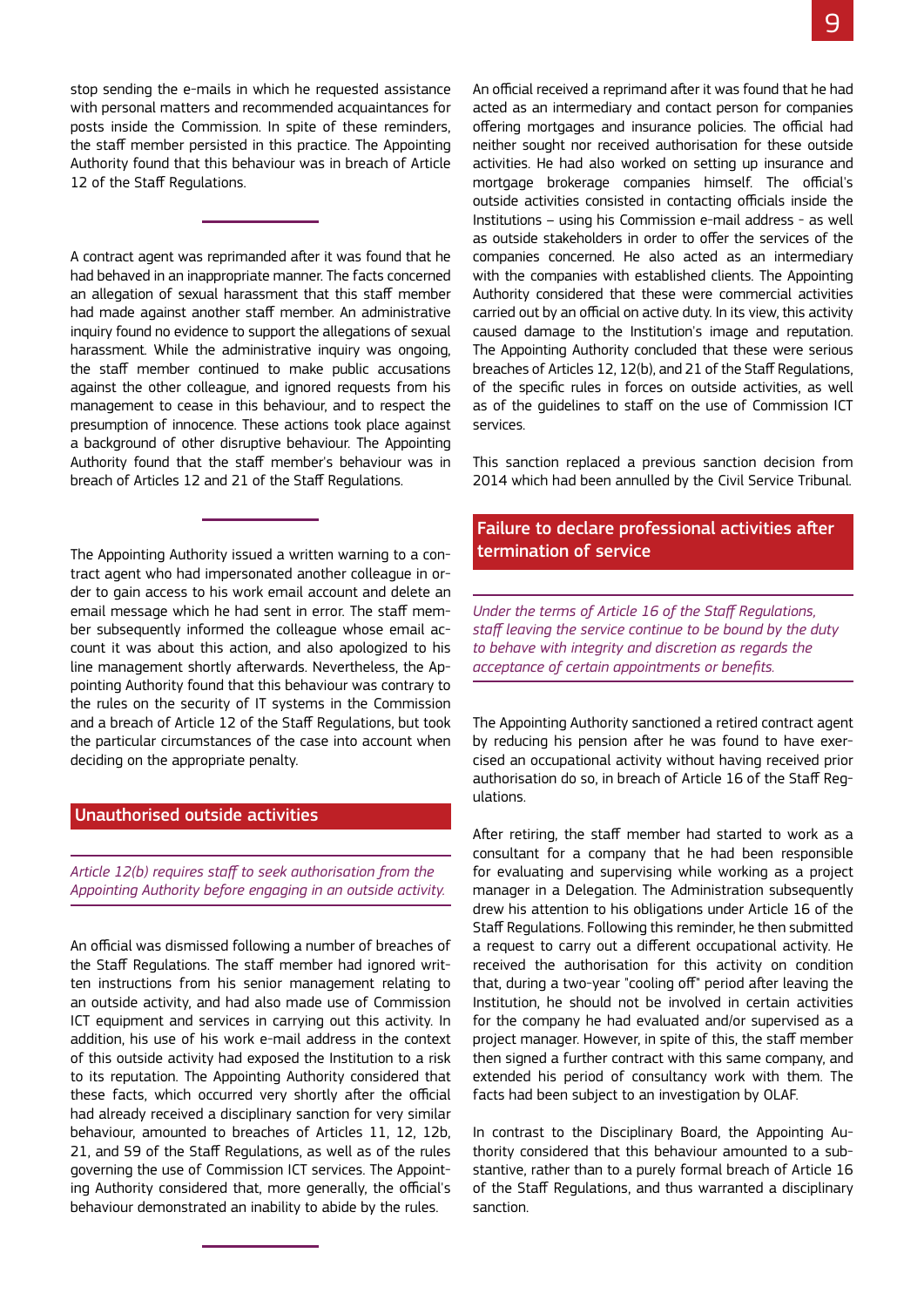### Infringements in connection with the performance of duties

*According to Article 21 of the Staff Regulations, officials are responsible for the performance of the duties that are assigned to them.*

A retired official, who had been an Authorising Officer by Subdelegation, received a reprimand over his management of a services contract while in active service. The contract was awarded in breach of the rules applicable to a negotiated procedure and the payment validated in full despite the fact that only part of the service has been provided at the time of the validation. The facts had been subject to an investigation by OLAF. The Appointing Authority found that the official had acted in breach of the Financial Regulation in the attribution and management of the contract. It found that this behaviour amounted to a breach of Article 21 of the Staff Regulations. When deciding on the appropriate sanction, the Appointing Authority took into account the difficult context in which the facts occurred; the absence of financial consequences on the budget; as well as the long and irreproachable career of the staff member.

An official was reprimanded following a number of breaches in the management of a services contract. The official, then serving in a Delegation, had been involved in decisions relating to the award and management of a contract that were found to have been in breach of the Financial Regulation. The facts had been subject to an investigation by OLAF. The Appointing Authority found that this behaviour constituted a breach of Article 21 of the Staff Regulations.

In deciding on the appropriate sanction, the Appointing Authority took into account the difficult working context in which the facts occurred, the fact that this behaviour concerned one contract among the many which came under the supervision of the official concerned, and the absence of financial consequences on the budget.

A contract agent was reprimanded after it was found that he had exposed the Institution to a serious reputational risk by having made a proposal to his hierarchy to invite an expert to an EU-funded workshop in spite of the fact that he was aware that this expert was the subject of judicial proceedings involving allegations of fraud against the financial interests of the EU. The invitation implied that the Commission would reimburse the expert's travelling costs.

The facts had been investigated as part of an inquiry by OLAF into the allegations of fraud. The Appointing Authority considered that the fact that the staff member did not inform his line management that he knew of this expert's judicial proceedings amounted to a breach of Article 21 of the Staff Regulations, in addition to Article 12.

# V. POLICY

# Information and Communication Technology (ICT) guidelines

New guidelines for staff were published in May 2016 on the use of Commission ICT services. These guidelines updated and expanded on those of September 2006.

The text updates guidance to staff on:

- ensuring that ICT use is in line with Commission rules on information security;
- what constitutes acceptable use of ICT services;
- how staff should handle information that is not classified, but is nevertheless sensitive; and
- the options open to the Appointing Authority in the event of abuse of Commission ICT services (these can include disciplinary sanctions).

## Whistleblowing

In close cooperation with OLAF, IDOC concluded a review of how the 2012 Commission guidelines on whistleblowing have worked in practice. Outreach efforts in this area continue.

# Commission Decision to update the General Implementing Provisions (GIPs) on the conduct of administrative inquiries and disciplinary procedures

Work continued on a new Commission Decision to update the General Implementing Provisions (GIPs) on the conduct of administrative inquiries and disciplinary procedures. The text aims to replace the current Commission Decision, which has not been substantially revised since it was adopted. The new draft Decision aims to take into account developments in jurisprudence at the Civil Service Tribunal, as well as practices in the management of administrative inquiries and disciplinary procedures developed since 2004.

## Outreach to staff

Outreach to staff across the Commission, the EEAS and the Executive Agencies is an important part of the effort to raise awareness of the importance of ethical issues. Outreach activities carried out in the course of 2016 concerned the following DGs and agencies: DG MOVE/ENER, ERCEA, ECFIN, TAXUD, the European Joint Undertaking for ITER - Fusion for Energy , and the Representation of the Commission in France (Paris).